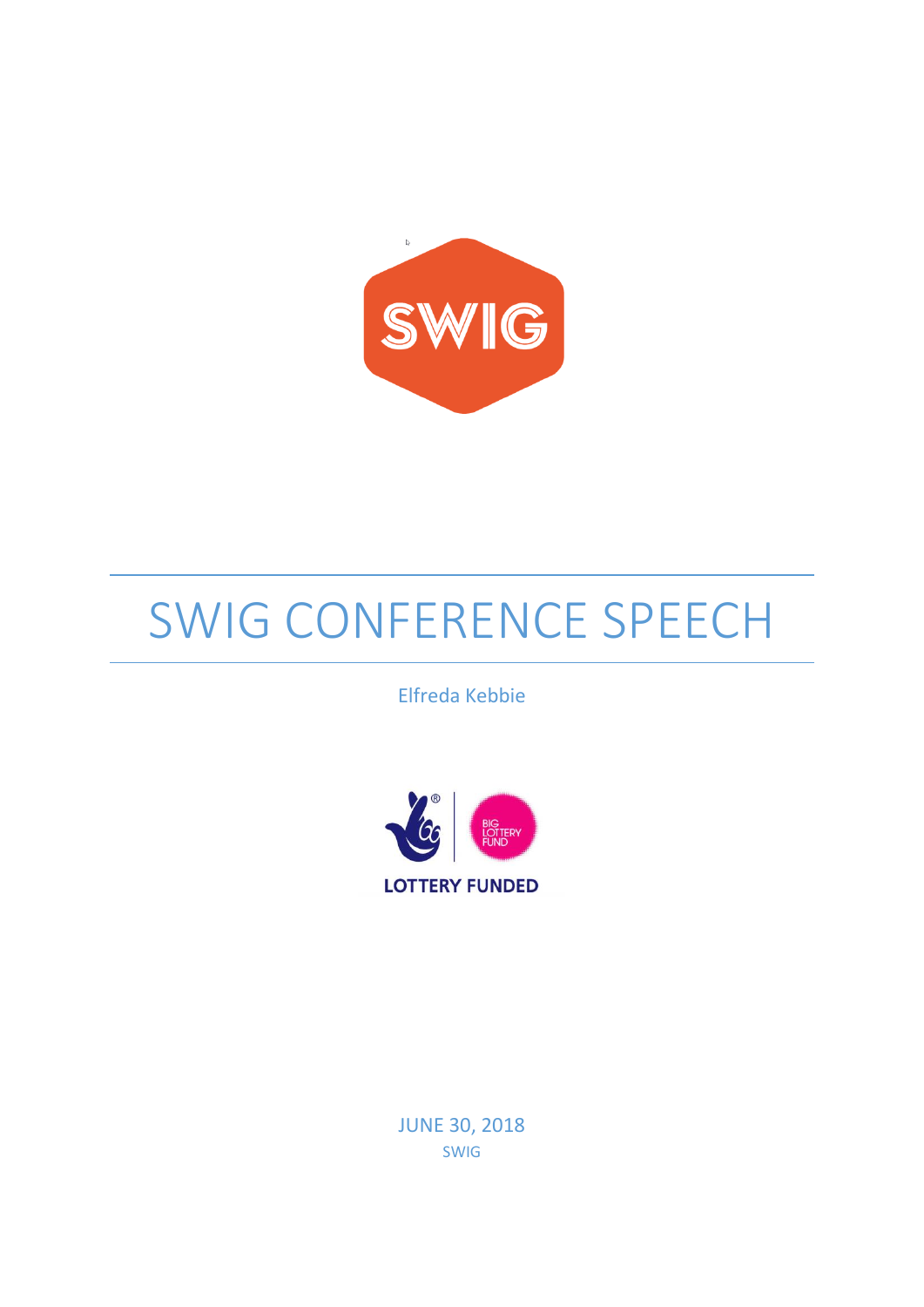Welcome to the Sierra Women Independent Group Girls@Risk of FGM Conference. My name is Elfreda Kebbie and I am the current chair of SWIG.

I would like to express my thanks to the conference organising committee, especially Miss Eneyi Pemu - the conference organising manager, members of the Sierra Women Independent Group and Mr Delwyn Thomas the conference coordinator, for organising this conference on Girls@Risk of FGM.

This conference brings many people together from the medical, legal professions and civil society groups to discuss an issue that as a community we are slowly coming to recognise, if not yet fully to understand.

I especially welcome the collaboration between the Bristol Children's Safeguarding Board, the Bristol City Council, medical practitioners, lawyers, police, academics, community organisations, and especially women community leaders and those that are directly affected.

The Sierra Women Independent Group is a community organisation based in Bristol.

We are an all female group working to address concerns of women and children in ethnic minority communities living in and around Bristol. SWIG are working together to raise awareness of the important role women have in contributing to community and national development. We promote socio-economic development, health and cultural values, through exchange programmes, exhibitions, seminars, conferences, workshops, trades and festivals.

Our objectives are to promote and facilitate cross-cultural understanding and integration amongst other ethnic communities, and with their hosts, in the context of cultural diversity.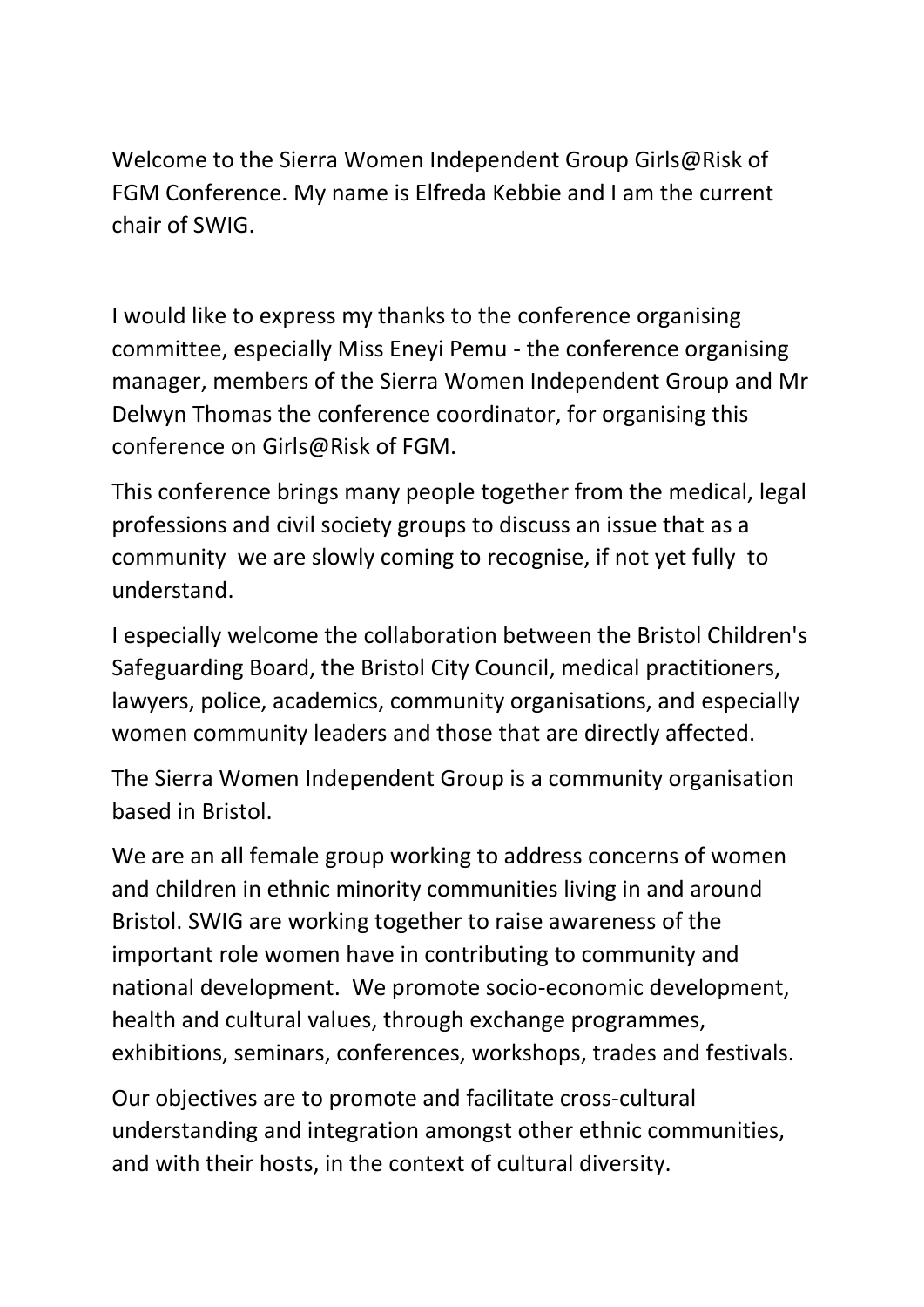The Girls@Risk Of FGM Conference is a Big Lottery funded project that aims to create awareness of the risks of Female Genital Mutilation amongst teachers and pupils from FGM prevalent countries. This project will bring together community groups, health professionals and the police to work as a team in tackling the risk of Female Genital Mutilation in our communities in Bristol.

Female Genital Mutilation has no health benefits, and it harms girls and women in many ways.

## **Why is FGM still a common practice in some parts of the world?**

In many parts of the world, the FGM practice is associated with deeply entrenched cultural, mythological, religious and political ideologies. These include:

- $\checkmark$  Cultural ( prestige and comradeship)
- $\checkmark$  Power
- $\checkmark$  Politics
- $\checkmark$  Rituals
- $\checkmark$  Religion

In some communities, FGM has no link to religion. For example, in Sierra Leone, religious leaders are actively campaigning against FGM.

## **FGM and the migrant communities**

Some migrants believe that they will one day be able to go to back and therefore daughters need to be circumcised so they will be accepted.

Consequently, some of these communities are involved in the FGM practice.